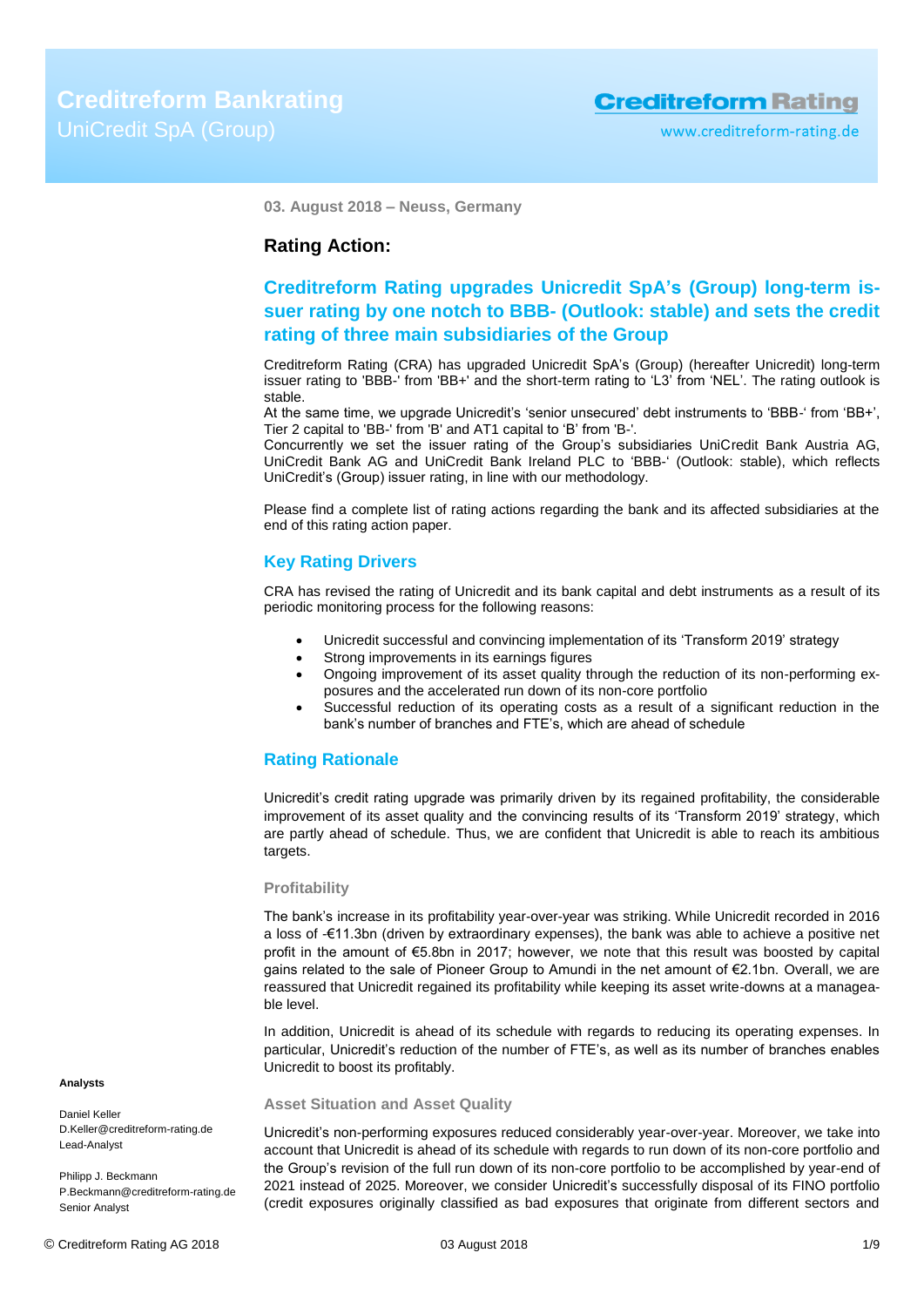were grouped into a portfolio conventionally referred to as "FINO Portfolio" - with a net nominal value of €17.7bn) by completing both projected phases already at the beginning of 2018, whereas Unicredit accomplished to lower its stake to below 20% in this portfolio. Nonetheless, Unicredit still records a large stock of non-performing assets.

We consider Unicredit's ongoing reduction of its risk-weighted assets as positive.

#### **Refinancing and Capital Quality**

As a result of the capital increase in the amount of €13bn in 2017, we note that Unicredit achieved a solid level of capitalization. Moreover, we take note that Unicredit confirmed to reach all key targets such as its fully loaded CET1 ratio of >12.5%.

The ratings of Unicredit's bank capital and debt instruments are affected due to our rating mechanism as a result of the upgraded issuer rating.

### **Liquidity**

In our opinion, the overall liquidity situation of the bank is satisfactory.

## **Outlook**

We consider the outlook of Unicredit's long-term issuer rating and its bank capital and debt instruments as stable. This reflects our view that Unicredit is likely to keep being profitable in the upcoming years while still have to manage its high stock of non-performing exposures. However, we will observe if Unicredit is able to meet its targets according to its 'Transform 2019' strategy.

In addition, we assume a stable political and economic environment in Unicredit's markets of operations.

#### **Scenario Analysis**

In a scenario analysis, Unicredit's rating developed significantly better in the "best case" scenario and considerably worse in the "worst case" scenario. The ratings of bank capital and senior unsecured debt would behave similarly based on our rating mechanism. These ratings are especially sensitive to changes in total equity and to the bank capital and debt structure in general.

We could upgrade Unicredit's long-term issuer credit rating and its bank capital and debt instruments if we see Unicredit outperforming its 'Transform 2019' strategy. In addition, a continuous improvement of the bank's asset quality and the reduction of its non-performing exposures might lead to an upgrade, as well as a sustainable and adequate profitability.

By contrast, a downgrade of Unicredit's long-term issuer credit rating and its bank capital and debt instruments is likely if we see that Unicredit is not able to reach its targets according to its 'Transform 2019' strategy. In addition, a declining or not sustainable profitability, as well as problems in relations with the bank's projected reduction of its non-performing exposures might lead to a downgrade of the Unicredit's long-term issuer rating and its bank capital and debt instruments.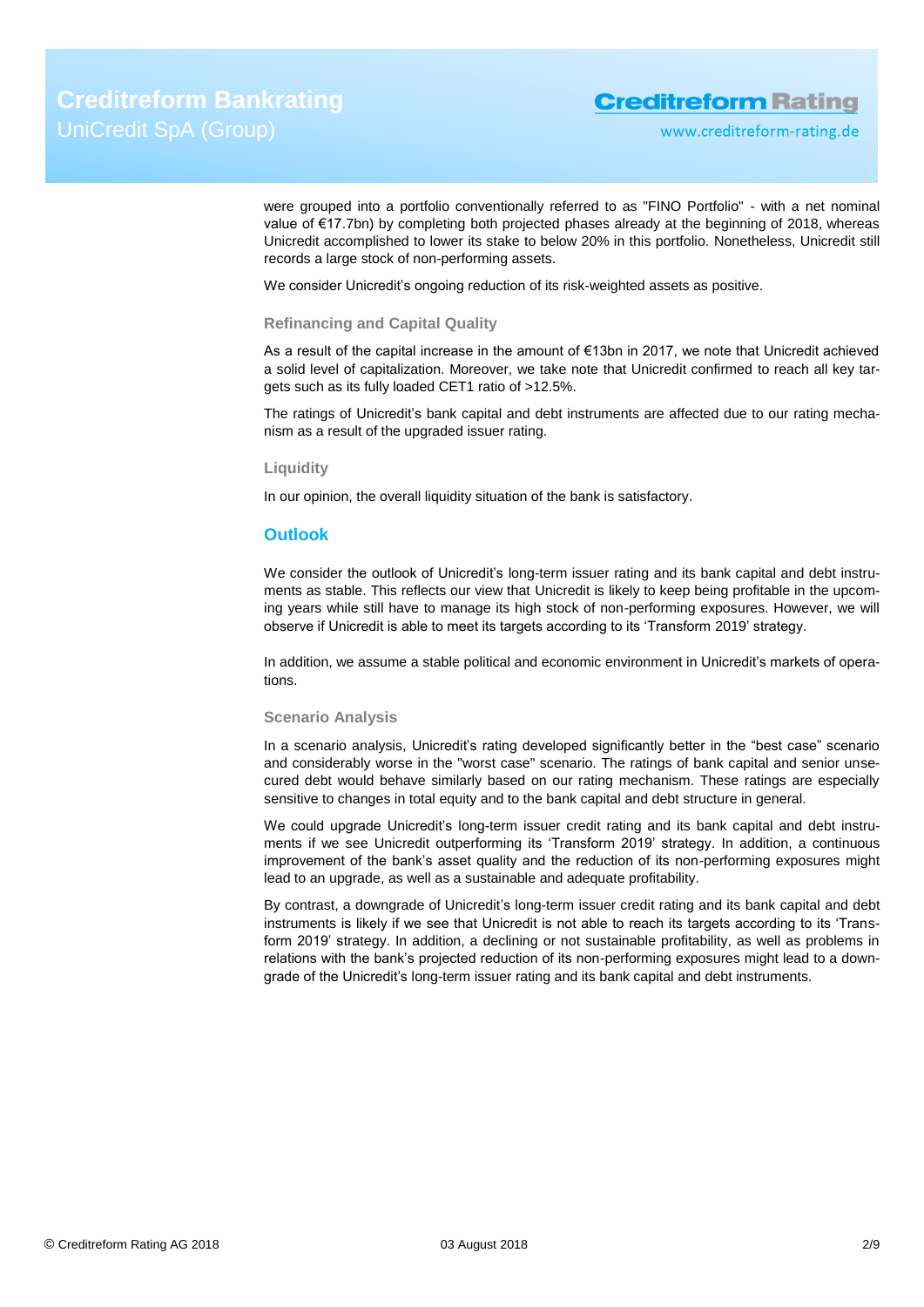www.creditreform-rating.de

## **CRA's rating actions at a glance**

## Unicredit SpA:

- Long-Term Issuer Rating upgraded to 'BBB-' from 'BB+', stable outlook
- Short-term rating upgraded to 'L3' from 'NEL'
- Senior unsecured debt instruments upgraded to 'BBB-' from 'BB+'
- Tier 2 capital upgraded to 'BB-' from 'B'
- AT1 capital upgraded to 'B' from 'B-'

#### UniCredit Bank Austria AG:

- Long-Term Issuer Rating set to 'BBB-', stable outlook
- Short-term rating set to 'L3'
- Senior unsecured debt instruments set to 'BBB-'
- Tier 2 capital set to 'BB-'
- AT1 capital set to 'B'

## UniCredit Bank AG:

- Long-Term Issuer Rating set to 'BBB-', stable outlook
- Short-term rating set to 'L3'
- Senior unsecured debt instruments set to 'BBB-'
- Tier 2 capital set to 'BB-'
- AT1 capital set to 'B'

### UniCredit Bank Ireland PLC:

- Long-Term Issuer Rating set to 'BBB-', stable outlook
- Short-term rating set to 'L3'
- Senior unsecured debt instruments set to 'BBB-'
- Tier 2 capital set to 'BB-'
- AT1 capital set to 'B'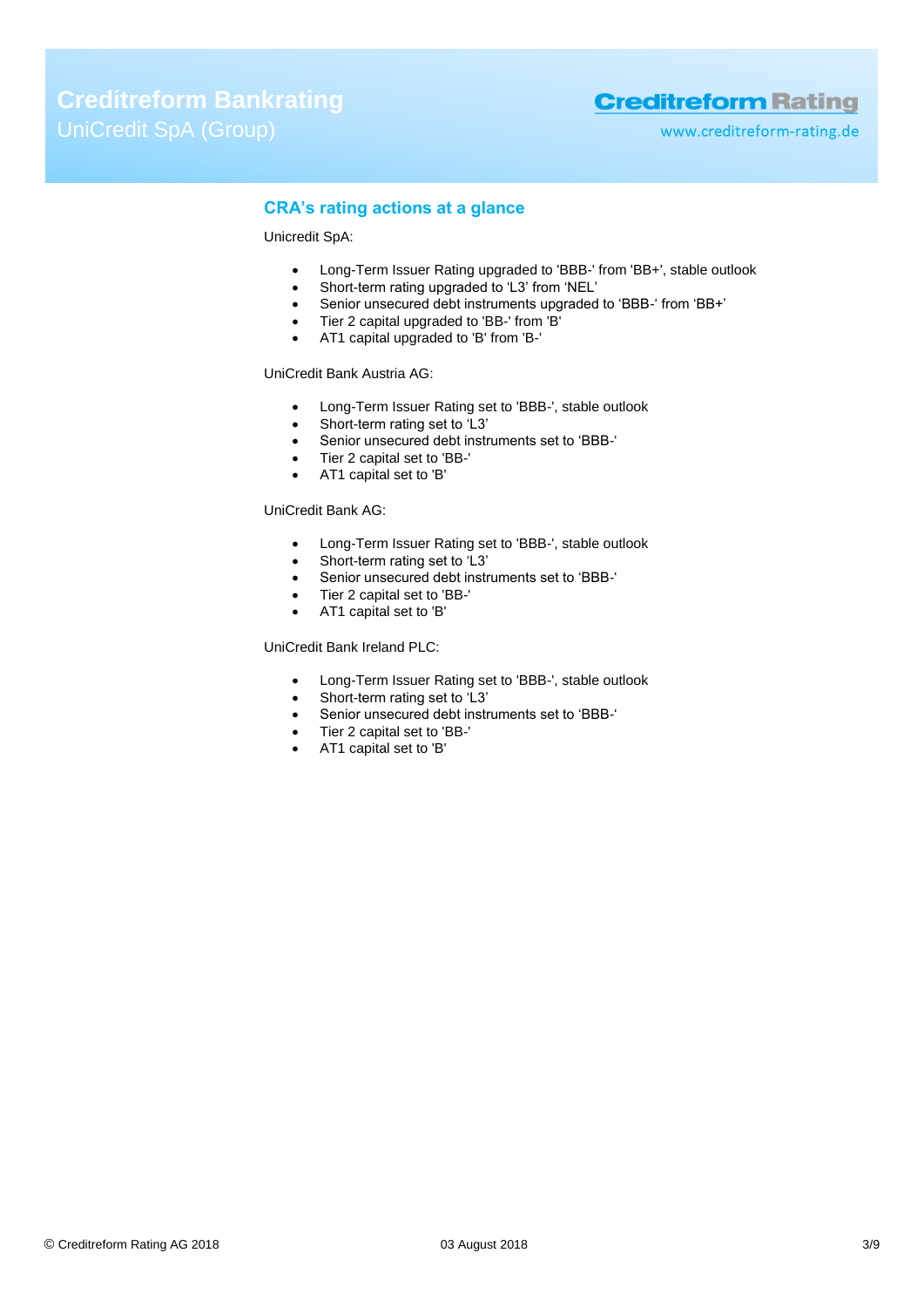## **Ratings Detail**

## **Bank ratings**

The bank ratings are dependent on a host of quantitative and qualitative factors. An improvement in either sub-category may result in a higher rating score.

LT Issuer / Outlook / Short-Term **BBB- / stable / L3**

## **Bank Capital and Debt Instruments Ratings**

The ratings for bank capital and debt instruments are inter alia dependent on subordination and relative size of the instrument class, based on the long-term issuer rating of the bank.

| Senior unsecured debt:   | BBB- |
|--------------------------|------|
| Tier 2 (T2):             | RR-  |
| Additional Tier 1 (AT1): |      |

## **Ratings Detail and History**

| Ratings                                           |                    |                         |                    |
|---------------------------------------------------|--------------------|-------------------------|--------------------|
| <b>Bank Issuer Ratings</b>                        |                    |                         |                    |
| Instruments                                       | <b>Rating Date</b> | <b>Publication Date</b> | Ratings            |
| LT Issuer / Outlook / Short-Term (Initial Rating) | 12.01.2018         | 30.01.2018              | BB+ / stable / NEL |
| LT Issuer / Outlook / Short-Term                  | 03.08.2018         | 23.08.2018              | BBB- / stable / L3 |
|                                                   |                    |                         |                    |
| <b>Bank Capital and Debt Instruments</b>          |                    |                         |                    |
| $T_{1,000}$                                       | Doting Dota        | <b>Dublication Data</b> | $Dofin \alpha$     |

| $T$ <sub>V</sub> pe                                       | <b>Rating Date</b> | <b>Publication Date</b> | Ratings        |
|-----------------------------------------------------------|--------------------|-------------------------|----------------|
| Senior Unsecured / T2 / AT1 (Initial Rating)   12.01.2018 |                    | 30.01.2018              | $BB+$ / B / B- |
| Senior Unsecured / T2 / AT1                               | 03.08.2018         | 23.08.2018              | BBB- / BB- / B |

| Subsidiaries of the Bank                            |                    |                         |                    |
|-----------------------------------------------------|--------------------|-------------------------|--------------------|
| Type                                                | <b>Rating Date</b> | <b>Publication Date</b> | Ratings            |
| UniCredit Bank Austria AG                           |                    |                         |                    |
| LT Issuer / Outlook / Short-Term                    | 03.08.2018         | 23.08.2018              | BBB- / stable / L3 |
| Senior Unsecured / T <sub>2</sub> / AT1             | 03.08.2018         | 23.08.2018              | $BBB- / BB- / B$   |
| UniCredit Bank AG                                   |                    |                         |                    |
| LT Issuer / Outlook / Short-Term                    | 03.08.2018         | 23.08.2018              | BBB- / stable / L3 |
| Senior Unsecured / T <sub>2</sub> / AT <sub>1</sub> | 03.08.2018         | 23.08.2018              | $BBB- / BB- / B$   |
| UniCredit Bank Ireland PLC                          |                    |                         |                    |
| LT Issuer / Outlook / Short-Term                    | 03.08.2018         | 23.08.2018              | BBB- / stable / L3 |
| Senior Unsecured / T <sub>2</sub> / AT1             | 03.08.2018         | 23.08.2018              | $BBB- / BB- / B$   |

**Figure 1: Ratings Detail and History**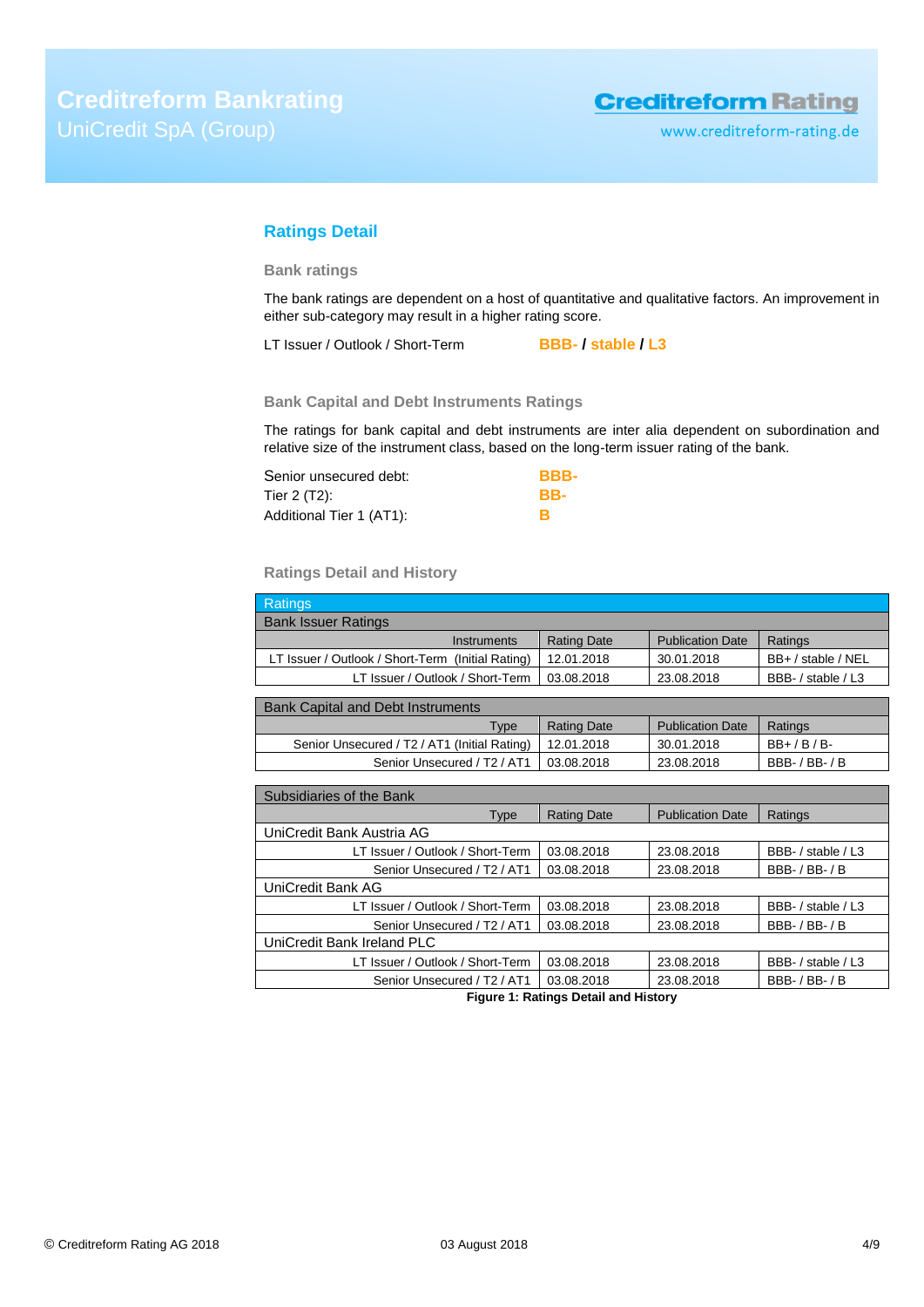www.creditreform-rating.de

## **Appendix**

| <b>Income Statement</b>                  | 2014           | %     | 2015       | %        | 2016          | %       | 2017           | %     |
|------------------------------------------|----------------|-------|------------|----------|---------------|---------|----------------|-------|
| Income ( $€000$ )                        |                |       |            |          |               |         |                |       |
| Net Interest Income                      | 12,061,835     | 51.1% | 10,664,004 | 54.3%    | 10,307,011    | 54.2%   | 10,298,061     | 51.9% |
| Net Fee & Commission Income              | 7,506,119      | 31.8% | 5,488,481  | 27.9%    | 5,585,232     | 29.4%   | 6,392,425      | 32.2% |
| Net Insurance Income                     | $\theta$       | 0.0%  | $\Omega$   | 0.0%     | $\Omega$      | 0.0%    | $\Omega$       | 0.0%  |
| <b>Net Trading Income</b>                | 1,349,761      | 5.7%  | 1,281,795  | 6.5%     | 1,486,330     | 7.8%    | 1,140,735      | 5.7%  |
| <b>Equity Accounted Results</b>          | 682,307        | 2.9%  | 604,183    | 3.1%     | 97,209        | 0.5%    | 576,326        | 2.9%  |
| Dividends from Equity Instruments        | 402,484        | 1.7%  | 403,470    | 2.1%     | 405,223       | 2.1%    | 314,807        | 1.6%  |
| <b>Rental Revenue</b>                    | 112,122        | 0.5%  | 114,376    | 0.6%     | 96,149        | 0.5%    | 117,862        | 0.6%  |
| Lease and Rental Revenue                 | 138,433        | 0.6%  | 137,262    | 0.7%     | 158,134       | 0.8%    | 160,413        | 0.8%  |
| Other Income                             | 1,335,914      | 5.7%  | 944,734    | 4.8%     | 887,992       | 4.7%    | 856,598        | 4.3%  |
| <b>Operating Income</b>                  | 23,588,975     | 100%  | 19,638,305 | 100%     | 19,023,280    | 100%    | 19,857,227     | 100%  |
| Expenses (€000)                          |                |       |            |          |               |         |                |       |
| Depreciation and Amortisation            | 1,089,116      | 7.1%  | 1,044,507  | 6.9%     | 1,140,631     | 7.5%    | 1,041,926      | 7.8%  |
| <b>Personnel Expense</b>                 | 8,203,792      | 53.6% | 7,811,672  | 51.6%    | 9,315,458     | 61.5%   | 6,930,132      | 51.7% |
| Occupancy & Equipment                    | 1,109,100      | 7.2%  | 990,048    | 6.5%     | 904,839       | 6.0%    | 847,367        | 6.3%  |
| <b>Tech &amp; Communications Expense</b> | 1,416,527      | 9.3%  | 1,271,865  | 8.4%     | 1,579,746     | 10.4%   | 1.334.956      | 10.0% |
| Marketing and Promotion Expense          | 353,221        | 2.3%  | 295,107    | 2.0%     | 281,016       | 1.9%    | 248,959        | 1.9%  |
| <b>Other Provisions</b>                  | 384,385        | 2.5%  | 742,895    | 4.9%     | 964,376       | 6.4%    | 508,576        | 3.8%  |
| <b>Other Expense</b>                     | 2,748,673      | 18.0% | 2,972,499  | 19.6%    | 965,455       | 6.4%    | 2,490,927      | 18.6% |
| <b>Operating Expense</b>                 | 15,304,814     | 100%  | 15,128,593 | 100%     | 15,151,521    | 100%    | 13,402,843     | 100%  |
| Operating Profit & Impairment (€000)     |                |       |            |          |               |         |                |       |
| <b>Pre-impairment Operating Profit</b>   | 8,284,161      |       | 4,509,712  |          | 3,871,759     |         | 6,454,384      |       |
| Asset Writedowns                         | 4,604.766      |       | 4,019,152  |          | 5,350,889     |         | 2,537,806      |       |
| Net Income (€000)                        |                |       |            |          |               |         |                |       |
| Non-recurring Revenue                    | $\overline{0}$ |       | <b>NA</b>  |          | 720,000       |         | $\overline{0}$ |       |
| Non-recurring Expense                    | O              |       | <b>NA</b>  |          | 10,485.726    |         | 216,938        |       |
| <b>Pre-tax Profit</b>                    | 3,679,395      |       | 490,560    |          | $-11,244,856$ |         | 3,699,640      |       |
| Income Tax Expense                       | 1,167,242      | 31.7% | $-178,007$ | $-36.3%$ | 711,568       | $-6.3%$ | 595,662        | 16.1% |
| <b>Discontinued Operations</b>           | $-124, 126$    |       | 1,377,381  |          | 630,111       |         | 2,681,598      |       |
| <b>Net Profit</b>                        | 2,388,027      |       | 2,045,948  |          | $-11,326,313$ |         | 5,785,576      |       |

## **Figure 2: Group income statement (Source: S&P Global Market Intelligence)**

| Income Ratios (%)               | 2014  | %        | 2015  | %       | 2016     | $\frac{96}{6}$ | 2017  | %        |
|---------------------------------|-------|----------|-------|---------|----------|----------------|-------|----------|
| Return on Average Assets (ROAA) | 0.28  | 1.84     | 0.23  | $-0.05$ | $-1.29$  | $-1.52$        | 0.68  | 1.97     |
| Return on Equity (ROAE)         | 4.56  | 25.93    | 3.80  | $-0.76$ | $-21.50$ | $-25.30$       | 10.36 | 31.86    |
| RoRWA                           | 0.59  | 3.91     | 0.50  | $-0.09$ | $-2.88$  | $-3.38$        | 1.591 | 4.47     |
| Net Interest Margin             | 1.53  | 0.06     | 1.34  | $-0.18$ | 1.29     | $-0.05$        | 1.30  | 0.01     |
| Cost income Ratio ex. Trading   | 68.82 | $-20.25$ | 82.42 | 13.60   | 86.40    | 3.98           | 71.61 | $-14.79$ |
| Cost income Ratio               | 64.88 | $-10.58$ | 77.04 | 12.15   | 79.65    | 2.61           | 67.50 | $-12.15$ |
| Change in X-Points              |       |          |       |         |          |                |       |          |

#### **Figure 3: Group key earnings figures (Source: S&P Global Market Intelligence)**

| Assets (€000)                             | 2014        | %     | 2015        | %     | 2016        | %     | 2017        | %     |
|-------------------------------------------|-------------|-------|-------------|-------|-------------|-------|-------------|-------|
| Cash and Balances with Central Banks      | 8,051,122   | 1.0%  | 9,611,119   | 1.1%  | 13,857,831  | 1.6%  | 64,493,411  | 7.7%  |
| Net Loans to Banks                        | 70,327,542  | 8.3%  | 79,721,185  | 9.3%  | 76,685,118  | 8.9%  | 74,160,380  | 8.9%  |
| Net Loans to Customers                    | 480,393,160 | 56.9% | 457,063,252 | 53.1% | 455,225,792 | 53.0% | 441,970,155 | 52.8% |
| <b>Total Securities</b>                   | 233,815,106 | 27.7% | 224,997,814 | 26.1% | 224,572,258 | 26.1% | 221,604,853 | 26.5% |
| <b>Financial Assets</b>                   | 792,586,930 | 94%   | 771,393,370 | 90%   | 770,340,999 | 90%   | 802,228,799 | 96%   |
| Equity Accounted Investments              | 6.479.456   | 0.8%  | 6,576,605   | 0.8%  | 6,158,551   | 0.7%  | <b>NA</b>   | 0.0%  |
| Other Investments                         |             | 0.0%  |             | 0.0%  |             | 0.0%  |             | 0.0%  |
| Insurance Assets                          |             | 0.0%  |             | 0.0%  |             | 0.0%  | 0           | 0.0%  |
| Non-current Assets HFS & Discontinued Ops | 3,599,748   | 0.4%  | 44,575,543  | 5.2%  | 45,853,911  | 5.3%  | 1,110,960   | 0.1%  |
| Tangible and Intangible Assets            | 15,838,527  | 1.9%  | 13,325,168  | 1.5%  | 12.282.938  | 1.4%  | 11,834,598  | 1.4%  |
| <b>Tax Assets</b>                         | 15,771,739  | 1.9%  | 15,614.781  | 1.8%  | 15,161,189  | 1.8%  | 12,658,279  | 1.5%  |
| <b>Total Other Assets</b>                 | 9.940.990   | 1.2%  | 8.947.908   | 1.0%  | 9.735.186   | 1.1%  | 8,957,637   | 1.1%  |
| <b>Total Assets</b>                       | 844,217,390 | 100%  | 860,433,375 | 100%  | 859,532,774 | 100%  | 836,789,724 | 100%  |

**Figure 4: Development of assets**

**(Source: S&P Global Market Intelligence)**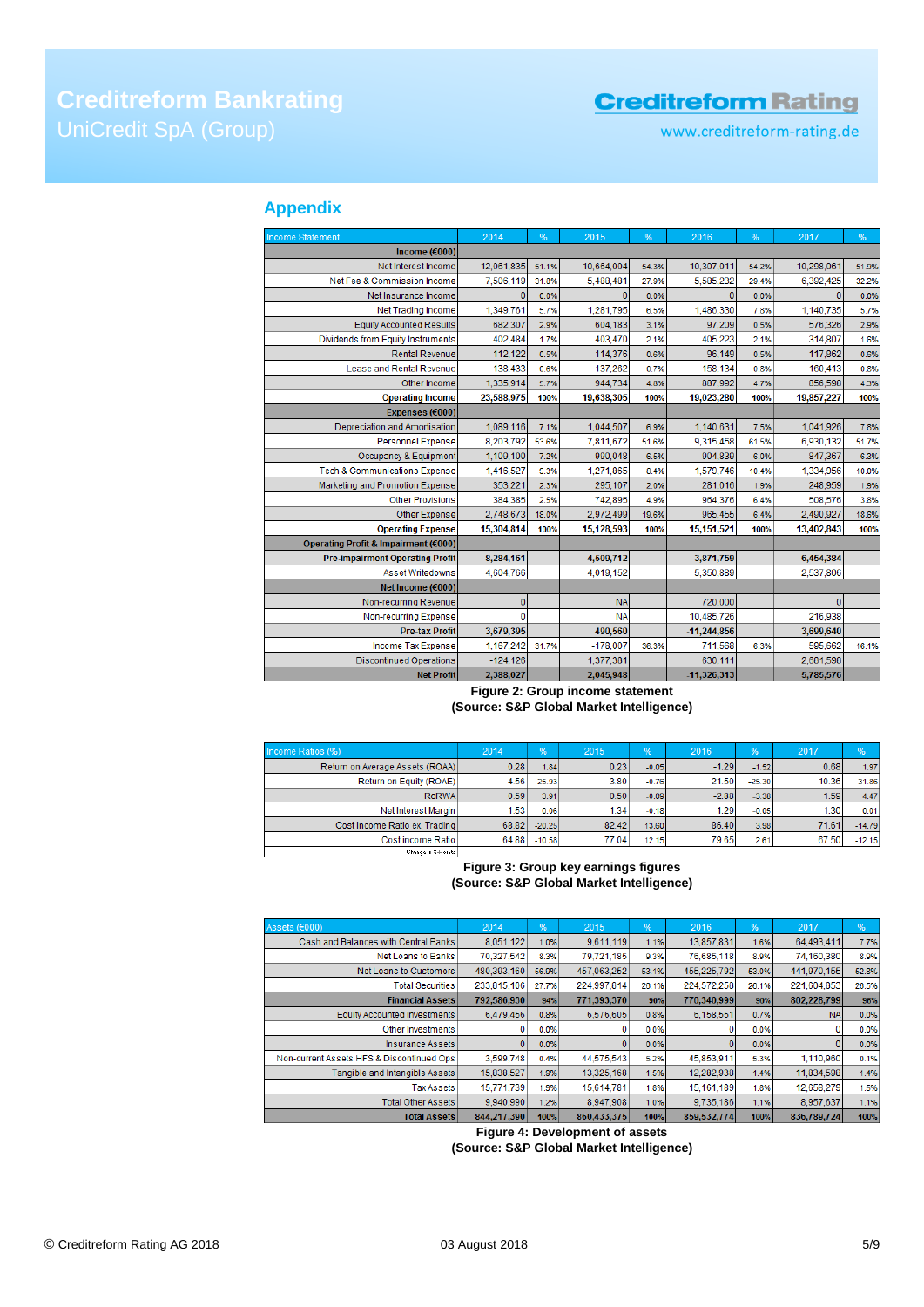www.creditreform-rating.de

| Asset-Quality (%)                     | 2014      | %         | 2015      | %         | 2016      | 96'       | 2017      | %         |
|---------------------------------------|-----------|-----------|-----------|-----------|-----------|-----------|-----------|-----------|
| Non-Performing Loans (NPL) / Loans    | 17.93     | 0.65      | 17.48     | $-0.45$   | 12.67     | $-4.80$   | 11.02     | $-1.66$   |
| NPL / RWA                             | 20.61     | $-1.11$   | 19.93     | $-0.69$   | 14.55     | $-5.37$   | 13.58     | $-0.98$   |
| Potential Problem Loans / NPL         | 38.19     | 4.24      | 35.97     | $-2.22$   | 43.56     | 7.59      | 42.56     | $-1.01$   |
| Reserves / Impaired Loans             | 87.78     | 3.07      | 84.04     | $-3.75$   | 105.47    | 21.43     | 105.32    | $-0.15$   |
| Net Write-offs / Risk-adjusted Assets | <b>NA</b> | <b>NA</b> | <b>NA</b> | <b>NA</b> | <b>NA</b> | <b>NA</b> | <b>NA</b> | <b>NA</b> |
| Risk-weighted Assets/ Assets          | 48.47     | 1.89      | 45.40     | $-3.08$   | 45.04     | $-0.36$   | 42.56     | $-2.48$   |
| Change in 2-Points                    |           |           |           |           |           |           |           |           |

## **Figure 5: Development of asset quality (Source: S&P Global Market Intelligence)**

| Liabilities (€000)                          | 2014        | %         | 2015        | %       | 2016        | %     | 2017        | %       |
|---------------------------------------------|-------------|-----------|-------------|---------|-------------|-------|-------------|---------|
| <b>Total Deposits from Banks</b>            | 106,358,960 | 13.4%     | 111,066,062 | 13.8%   | 105,226,181 | 12.9% | 125,241,464 | 16.1%   |
| <b>Total Deposits from Customers</b>        | 418,860,529 | 52.9%     | 434,379,420 | 53.8%   | 468,878,656 | 57.4% | 477,562,711 | 61.5%   |
| <b>Total Debt</b>                           | 157,269,020 | 19.9%     | 140,799,679 | 17.4%   | 124,753,786 | 15.3% | 108,752,716 | 14.0%   |
| Derivative Liabilities                      | 77,088,345  | 9.7%      | 57,058,913  | 7.1%    | 53,111,154  | 6.5%  | 38,589,171  | 5.0%    |
| Securities Sold, not yet Purchased          | 0           | 0.0%      |             | 0.0%    | o           | 0.0%  | o           | 0.0%    |
| Other Financial Liabilities                 | 0           | 0.0%      |             | 0.0%    | o           | 0.0%  | Ð           | 0.0%    |
| <b>Total Financial Liabilities</b>          | 759,576,854 | 96%       | 743,304,074 | 92%     | 751,969,777 | 92%   | 750,146,062 | 97%     |
| <b>Insurance Liabilities</b>                |             | 0.0%      |             | 0.0%    |             | 0.0%  | Ð           | 0.0%    |
| Non-current Liab. HFS & Discontinued Ops    | 1,650,458   | 0.2%      | 35,984,908  | 4.5%    | 35,868,601  | 4.4%  | 184,829     | 0.0%    |
| Unit-Linked Insurance and Investment Contr. | л           | 0.0%      | o           | 0.0%    | n           | 0.0%  | $\Omega$    | 0.0%    |
| <b>Tax Liabilities</b>                      | 1,750,457   | 0.2%      | 1,427,923   | 0.2%    | 1,398,525   | 0.2%  | 1,092,905   | 0.1%    |
| Non-current Asset Retirement Obligations    | 8,473,622   | 1.1%      | 6,239,488   | 0.8%    | 6,367,565   | 0.8%  | 5.439.472   | 0.7%    |
| <b>Other Provisions</b>                     | 3,329,596   | 0.4%      | 4,612,955   | 0.6%    | 5,299,641   | 0.6%  | 4,128,280   | 0.5%    |
| <b>Total Other Liabilities</b>              | 16,600,851  | 2.1%      | 15,378,504  | 1.9%    | 15,440,363  | 1.9%  | 15,573,476  | 2.0%    |
| <b>Total Liabilities</b>                    | 791,381,838 | 93.7%     | 806,947,852 | 93.8%   | 816,344,472 | 95.0% | 776,565,024 | 92.8%   |
| <b>Total Equity</b>                         | 52,835,552  | 6.3%      | 53,485,523  | 6.2%    | 43,188,302  | 5.0%  | 60,224,700  | 7.2%    |
| <b>Total Passival</b>                       | 844,217,390 | 100%      | 860,433,375 | 100%    | 859,532,774 | 100%  | 836,789,724 | 100%    |
| Deposits from Customers Growth*             | 4.33        | <b>NA</b> | 3.71        | $-0.63$ | 7.94        | 4.24  | 1.85        | $-6.09$ |
| Change in %-Points                          |             |           |             |         |             |       |             |         |

### **Figure 6: Development of refinancing and capital adequacy (Source: S&P Global Market Intelligence)**

| Capital (€000)                            | 2014        | %         | 2015        | %          | 2016        | %         | 2017        | %         |
|-------------------------------------------|-------------|-----------|-------------|------------|-------------|-----------|-------------|-----------|
| <b>Total Capital</b>                      | 54.856.807  | $-4.85$   | 55.578.680  | 1.32       | 45.149.767  | $-18.76$  | 64,454,176  | 42.76     |
| <b>Total Risk-weighted Assets</b>         | 409,222,601 | 6.36      | 390.598.859 | $-4.55$    | 387,135,931 | $-0.89$   | 356.100.221 | $-8.02$   |
| Capital Ratios (%)                        |             |           |             |            |             |           |             |           |
| Core Tier 1 Ratio                         | 10.26       | $-0.31$   | 10.59       | 0.33       | 8.15        | $-2.45$   | 13.73       | 5.58      |
| <b>Tier 1 Ratio</b>                       | 11.12       | 0.01      | 11.50       | 0.38       | 9.04        | $-2.46$   | 15.36       | 6.32      |
| <b>Total Capital Ratio</b>                | 13.41       | $-1.58$   | 14.23       | 0.82       | 11.66       | $-2.57$   | 18.10       | 6.44      |
| Leverage Ratio                            | 4.46        | <b>NA</b> | 4.37        | $-0.09$    | 3.24        | $-1.13$   | 5.55        | 2.31      |
| Fully Loaded: Common Equity Tier 1 Ratio  | 10.02       | $-0.55$   | 10.94       | 0.92       | 7.54        | $-3.40$   | 13.60       | 6.06      |
| Fully Loaded: Tier 1 Ratio                | <b>NA</b>   | <b>NA</b> | <b>NA</b>   | <b>NA</b>  | 8.12        | <b>NA</b> | <b>NA</b>   | <b>NA</b> |
| Fully Loaded: Risk-weighted Capital Ratio | <b>NAI</b>  | <b>NA</b> | <b>NA</b>   | <b>NAI</b> | <b>NA</b>   | <b>NA</b> | <b>NA</b>   | <b>NA</b> |
| <b>Total Equity/ Total Assets</b>         | 6.26        | 0.20      | 6.22        | $-0.04$    | 5.02        | $-1.19$   | 7.20        | 2.17      |
| Change in %-Points                        |             |           |             |            |             |           |             |           |

**Figure 7: Development of capital ratios (Source: S&P Global Market Intelligence)**

| Liquidity (%)            | 2014      | юŻ        | 2015      | 70        | 2016   |           | 2017   |          |
|--------------------------|-----------|-----------|-----------|-----------|--------|-----------|--------|----------|
| Liquidity Coverage Ratio | <b>NA</b> | <b>NA</b> | <b>NA</b> | <b>NA</b> | 132.04 | <b>NA</b> | 165.69 | 33.65    |
| Interbank Ratio          | 66.12     | 5.80      | 71.78     | 5.66      | 72.88  | (.10)     | 59.21  | $-13.66$ |
| Loan to Deposit (LTD)    | 114.69    | $-7.56$   | 105.22    | $-9.47$   | 97.09  | $-8.13$   | 92.55  | $-4.54$  |
| Change in McDaireal      |           |           |           |           |        |           |        |          |

**Figure 8: Development of liquidity (Source: S&P Global Market Intelligence)**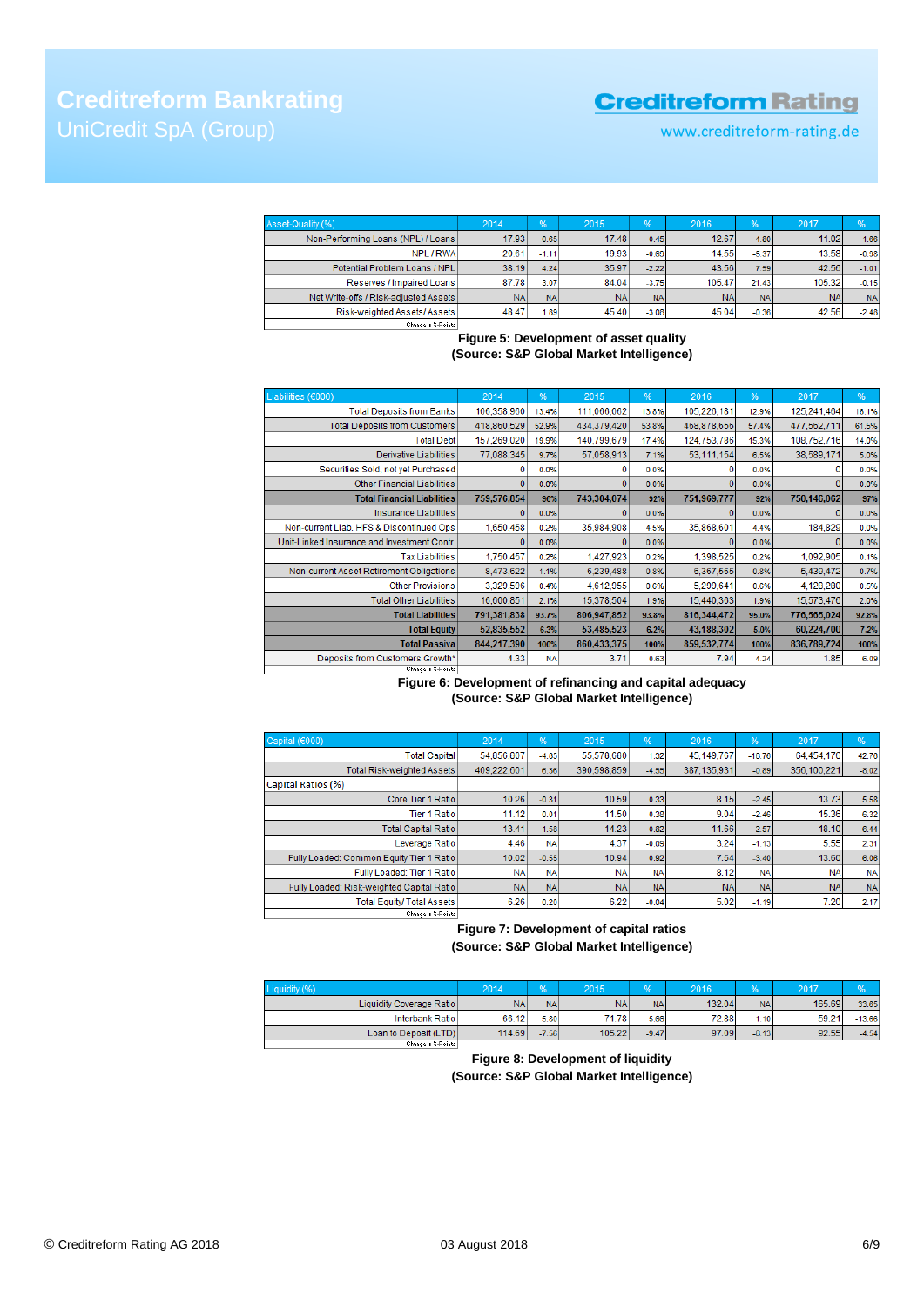#### **Regulatory**

Creditreform Rating AG was neither commissioned by the rating object nor by any other third party for the rating. The analysis took place on a voluntary basis by Creditreform Rating AG and is to be described in the regulatory sense as an unsolicited rating.

The rating is based on publicly available information and internal evaluation methods for the rated bank. The quantitative analysis is based mainly on the latest annual accounts, interim reports, other investor relations information of the bank, and calculated key figures by S&P Global Market Intelligence. Subject to a peer group analysis were 32 competing institutes.

The information and documents processed met the requirements of the rating system of Creditreform Rating AG as published on the website www.creditreform-rating.de. The rating was carried out on the basis of the rating methodology for unsolicited bank ratings as well as the methodology for the rating of bank capital and unsecured debt instruments in conjunction with Creditreform`s basic document "Rating Criteria and Definitions".

On 03 August 2018, the rating was presented by the analysts to the rating committee and adopted in a resolution.

The rating result was communicated to UniCredit SpA and its subsidiaries, and the preliminary rating report was made available to the bank. There was no change in the rating score.

The rating is subject to one-year monitoring from the rating date and is valid until withdrawal of the rating. Within this period, the rating can be updated. At the latest after one year, a monitoring is required to maintain the validity of the rating.

In 2011, Creditreform Rating AG was registered within the European Union according to EU Regulation 1060/2009 (CRA-Regulation). Based on this registration, Creditreform Rating AG (CRA) is permitted to issue credit ratings within the EU, and is obligated to comply with the provisions of the CRA-Regulation.

## **Conflict of Interests**

No conflicts of interest were identified during the rating process that might influence the analyses and judgements of the rating analysts involved nor any other natural persons whose services are placed at the disposal or under the control of Creditreform Rating AG and who are directly involved in credit rating activities or in approving credit ratings and rating outlooks.

In the event of providing ancillary services to the rated entity, CRA will disclose all ancillary services in the credit rating report.

#### **Rules on the Presentation of Credit Ratings and Rating Outlooks**

The approval of credit ratings and rating outlooks follows our internal policies and procedures. In line with our 'Rating Committee' policy, all credit ratings and rating outlooks are approved by a rating committee based on the principle of unanimity.

To prepare this credit rating, CRA has used the following substantially material sources:

- 1. Transaction structure and participants
- 2. Transaction documents
- 3. Issuance documents

There are no other attributes and limitations of the credit rating or rating outlook other than those displayed on the CRA website. Furthermore, CRA considers satisfactory the quality and extent of information available on the rated entity. In regard to the rated entity Creditreform Rating AG regarded the available historical data as sufficient.

Between the time of disclosure of the credit rating to the rated entity and the public disclosure, no amendments were made to the credit rating.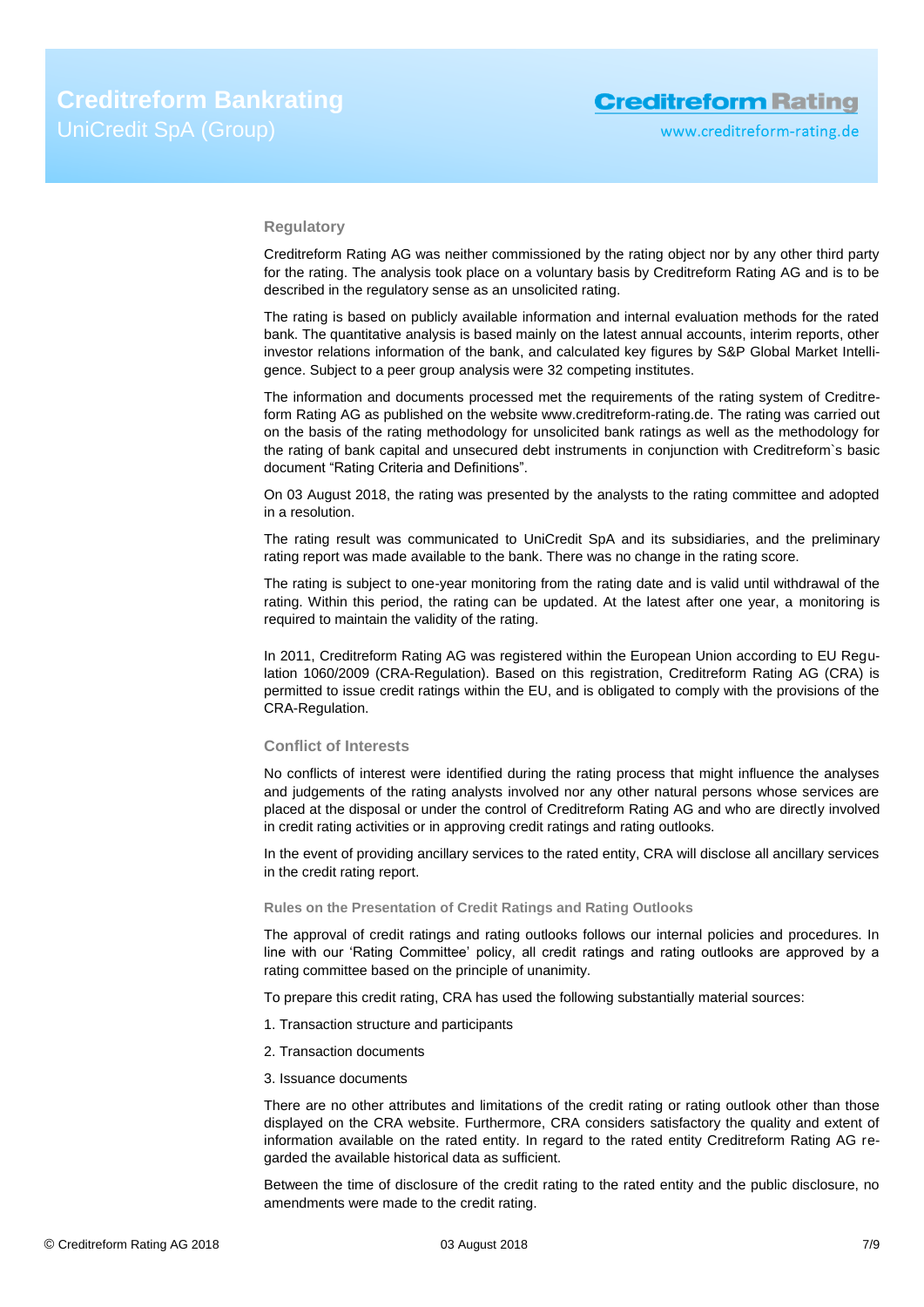www.creditreform-rating.de

The 'Basic Data' information card indicates the principal methodology or version of methodology that was used in determining the rating, with a reference to its comprehensive description.

In cases where the credit rating is based on more than one methodology or where reference only to the principal methodology might cause investors to overlook other important aspects of the credit rating, including any significant adjustments and deviations, Creditreform Rating AG explains this fact in the rating report and indicates how the different methodologies or other aspects are taken into account in the credit rating. This information is integrated in the credit rating report.

The meaning of each rating category, the definition of default or recovery and any appropriate risk warning, including a sensitivity analysis of the relevant key rating assumptions such as mathematical or correlation assumptions, accompanied by worst-case scenario credit ratings and best-case scenario credit ratings are explained.

The date at which the credit rating was initially released for distribution and the date when it was last updated including any rating outlooks is indicated clearly and prominently in the 'Basic Data' card as a "rating action"; initial release is indicated as "initial rating", other updates are indicated as an "update", "upgrade" or "downgrade", "not rated", "confirmed", "selective default" or "default".

In the case of a rating outlook, the time horizon is provided during which a change in the credit rating is expected. This information is available within 'Basic Data' information card.

In accordance to Article 11 (2) EU-Regulation (EC) No 1060/2009, a registered or certified credit rating agency shall make available, in a central repository established by ESMA, information on its historical performance data including the rating transition frequency and information about credit ratings issued in the past and on their changes. Requested data are available at the ESMA website: https://cerep.esma.europa.eu/cerep-web/statistics/defaults.xhtml.

An explanatory statement of the meaning of Creditreform`s default rates are available in the credit rating methodologies disclosed on the website.